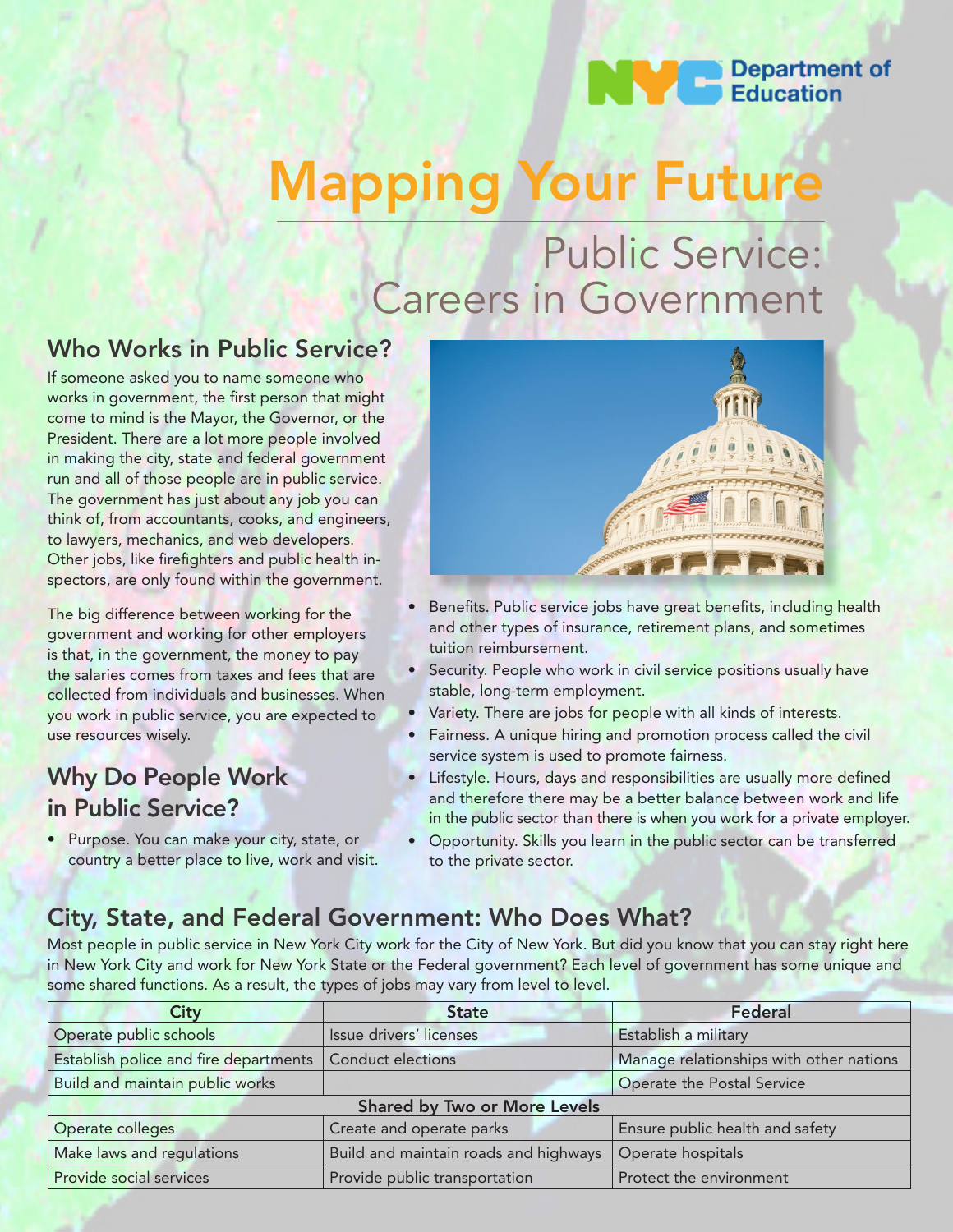## Tech & Telecom

Governments can't run without computers, networks, and phones. All of the agencies that make up the government must use computers — and sometimes mobile devices like smartphones and tablets — so that they can develop documents, communicate between agencies and with the public, store and analyze data, and manage finances, among other functions. Wherever computers are used, there is a need for technicians to install and fix them, and programmers to create applications to run on them. Just like in the private sector, the more knowledge, skill, and experience you have, the more likely you will be better paid. Software and hardware tech jobs can be found in almost every government agency or department and some departments specialize entirely in tech.

|  |                           | <b>ENTRY-LEVEL</b>          | <b>MORE EDUCATION &amp; EXPERIENCE</b> |                                                    | <b>SENIOR-LEVEL</b>                                      |
|--|---------------------------|-----------------------------|----------------------------------------|----------------------------------------------------|----------------------------------------------------------|
|  | <b>Typical Yearly Pay</b> | \$35,000 to \$45,000        | \$45,000 to \$60,000                   | \$60,000 to \$80,000                               | $$80,000+$                                               |
|  | Sample<br>Pathways        | Help Desk Level 1           | Desktop Support Technician             | Quality Assurance Analyst   Senior Systems Analyst |                                                          |
|  |                           | Network Services Specialist | Network Administrator                  | Network Manager                                    | Director, Network and<br><b>Cybersecurity Operations</b> |
|  |                           | Web Content Specialist      | Web Developer                          | <b>Applications Developer</b>                      | <b>Senior Applications Developer</b>                     |

#### PLACES YOU MIGHT WORK INCLUDE:

| Department of Information Technology and Telecommunications, Human Resources Administration,<br>City of I<br>New York   Department of Investigation, and the Department of Education |                                                                                                                                                                             |
|--------------------------------------------------------------------------------------------------------------------------------------------------------------------------------------|-----------------------------------------------------------------------------------------------------------------------------------------------------------------------------|
| New York State                                                                                                                                                                       | Office of Information Technology Services, Department of Health, the Attorney General's Office,<br>the State Insurance Fund, and the State Police Department                |
| U.S.                                                                                                                                                                                 | National Telecommunications and Information Administration (Department of Commerce),<br>Government   Treasury Department, Department of Energy, and the Library of Congress |

## Public Safety & Health

Protecting the people is a major function of the government. That means there are plenty of public service jobs for people who prevent and investigate crime, enforce the law, put out fires, make sure that living conditions and food are safe, manage emergencies, and recover from disasters. Many people who go into this line of work consider it a "calling," not a career. They want to protect and serve people or enjoy serving such an important function in society. Public safety employees are often carefully screened for drug use, criminal justice history, and character. Public safety agencies operate 24 hours a day, seven days a week. Everyone knows that the police and fire departments employ officers and firefighters, but these departments also employ people in hundreds of other titles related to investigation, inspection, rescue, and unit dispatch. There are dozens of agencies at the city, state, and federal levels that are responsible for public health and safety, and each employs many workers in a variety of job types, too.

|                           | <b>ENTRY-LEVEL</b>                              | <b>MORE EDUCATION &amp; EXPERIENCE</b>       |                                           | <b>SENIOR-LEVEL</b>                                                |
|---------------------------|-------------------------------------------------|----------------------------------------------|-------------------------------------------|--------------------------------------------------------------------|
| <b>Typical Yearly Pay</b> | \$30,000 to \$44,000                            | \$45,000 to \$89,000                         |                                           | $$90.000+$                                                         |
|                           | <b>Transportation Security</b><br>Officer       | Transportation<br><b>Security Supervisor</b> | <b>Transportation Security</b><br>Manager | <b>Federal Security Director</b>                                   |
| Sample<br><b>Pathways</b> | Public Health Inspector                         | Occupational Health<br>and Safety Specialist | Senior Occupational Health<br>Specialist  | Occupational Health and<br>Safety Manager                          |
|                           | <b>Emergency Management</b><br>Technician (EMT) | <b>Emergency Response</b><br>Assistant       | <b>Emergency Response</b><br>Specialist   | Senior Emergency<br>Response and<br><b>Preparedness Specialist</b> |

#### PLACES YOU MIGHT WORK INCLUDE:

| City of               | Department of Buildings, Police Department, Fire Department, Office of Emergency Management,<br>New York   Department of Corrections, and Department of Probation, Department of Health and Mental Hygiene                                                                                                                                                                             |
|-----------------------|----------------------------------------------------------------------------------------------------------------------------------------------------------------------------------------------------------------------------------------------------------------------------------------------------------------------------------------------------------------------------------------|
| <b>New York State</b> | New York State Police, Department of Corrections and Community Supervision, Department of Criminal Justice Services,<br>Division of Homeland Security and Emergency Services.                                                                                                                                                                                                          |
| <b>U.S.</b> 1         | Federal Bureau of Investigation, Department of Homeland Security (including U.S. Customs and Border Protection,<br>the Federal Emergency Management Agency, and the Transportation Security Administration),<br>Government   the Department of Justice, Drug Enforcement Agency, the U.S. Marshal Service,<br>the Department of Labor's Occupational Safety and Health Administration. |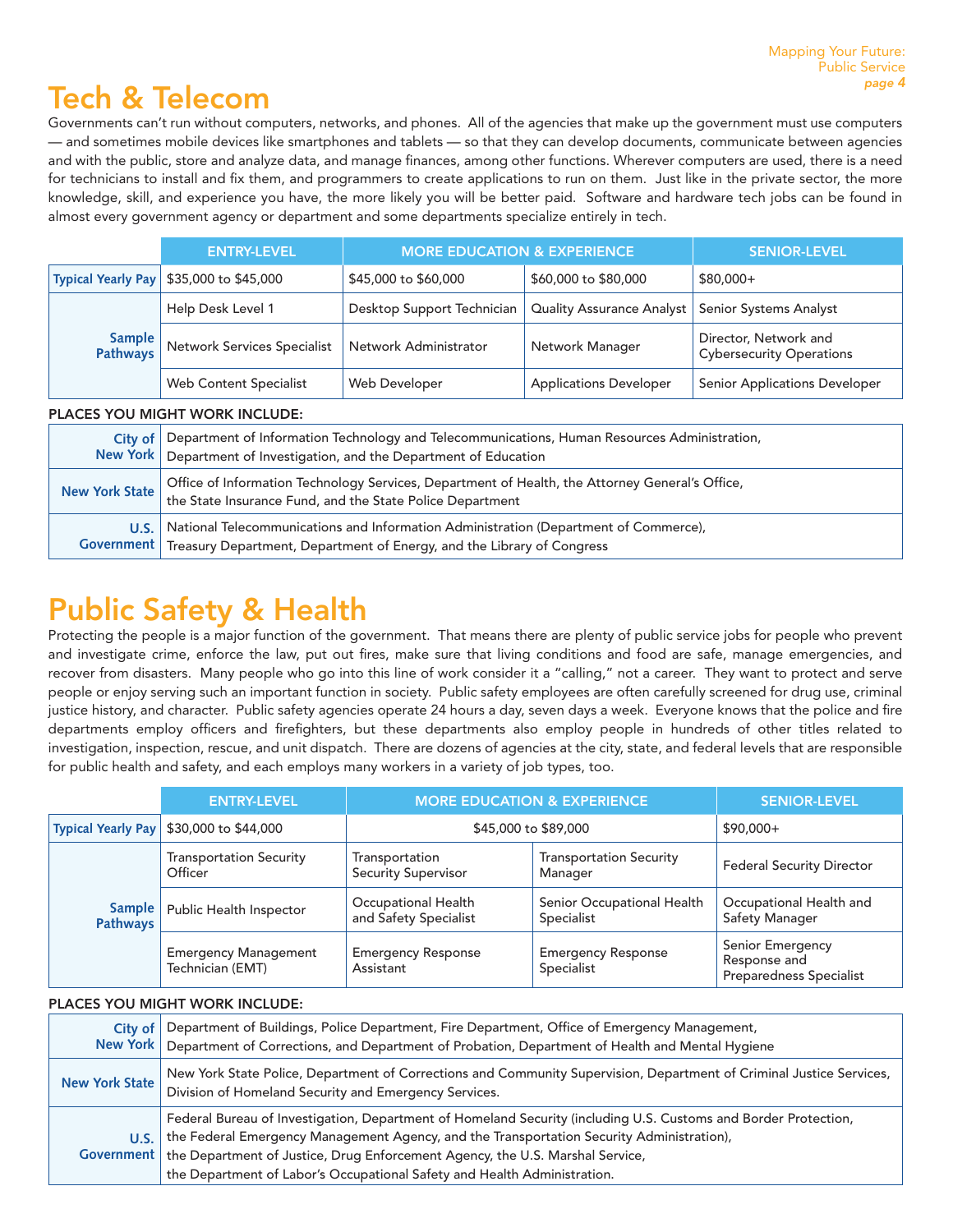## Put Yourself on the Map: How to Use This Brochure

Like any map, this Career Map helps you find your way to new places – in this case, government. As you read, ask yourself: what different kinds of jobs are there? How does one job lead to the next? Which ones will I like? How much money can I earn, and how long will it take me to get there? What kind of training do I need?

One of the best ways to find a satisfying career is to get clear about your personal interests and strengths. What do you most enjoy doing? What do your friends, teachers, parents say you do best? Do you prefer to work with people, ideas or things? Do you want to be in charge, or work alongside your peers? Which of these jobs will let you be your best?

Once you've found a path that sounds like a good fit, it's time to test it out. Find someone who works in that type of job – ask your friends, parents, teachers and neighbors if they can introduce you. Ask if they are willing to talk with you for a few minutes. This is called an "informational interview." You're not asking them to find you a job; you're only asking to listen and learn about their experience. If you ask in a professional manner, many people are happy to speak with you. (If you're nervous about this, ask a teacher, guidance counselor or parent to help.)

**Find** someone who works in the industry – ask your friends, parents, teachers and neighbors if they can introduce you.

Before you meet with the person, reread the brochure and write down any questions you have, for example:

- What do you spend your day doing in this job?
- $\blacksquare$  How did you get started in this field?
- $\blacksquare$  How much reading, writing or math do you do in your job?
- How do people dress at the work place?
- Do you have a routine set of tasks you do every day or do you do something different every day?
- $\blacksquare$  Do you work the same schedule every week, or does it change?
- $\blacksquare$  What courses would I take in high school or college to prepare for this job?
- $\blacksquare$  What is my next step after high school if I am interested in this field?
- Where can I find people who can help me learn more about this field?

Make sure to send a thank you note, and in no time you'll be on your way. For more information about this industry and many others, you can visit www.careerzone.ny.gov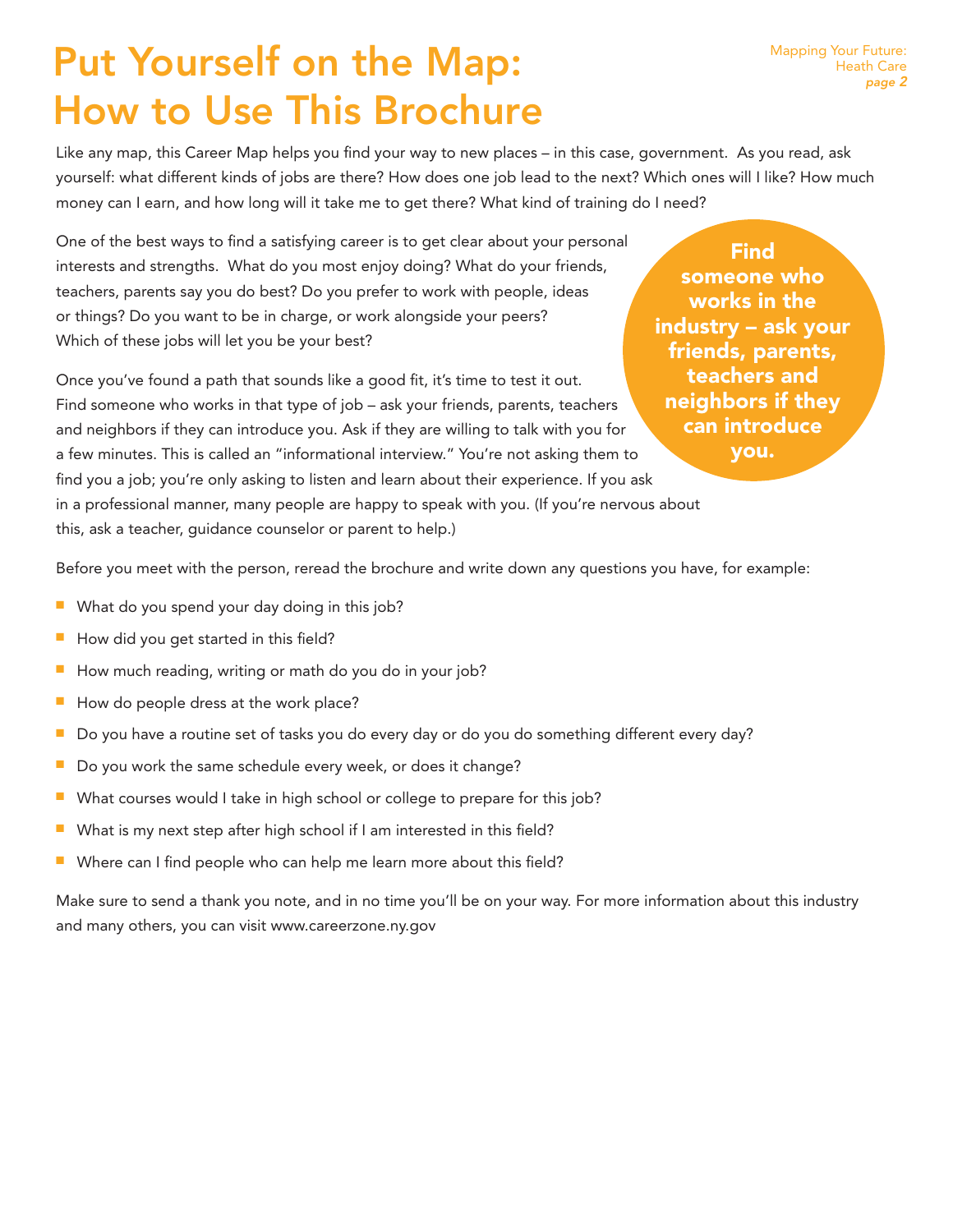#### Mapping Your Future: Public Service *page 5*

## Design & Build

The government owns many buildings, including colleges, courts, hospitals, motor vehicle inspection sites, office buildings, and public housing and schools. Government workers often design and build these buildings, operate and preserve them, and make sure they are energy efficient and safe to inhabit. While much of the design and construction is contracted out to private firms, there are still a range of public service jobs for people who enjoy this work. Some jobs — like engineers, architects, and construction managers — require a four-year college degree to get "a foot in the door," while others — like building superintendents and carpenters — require hands-on experience and skills.

| <b>ENTRY-LEVEL</b>                        | <b>MORE EDUCATION &amp; EXPERIENCE</b> |                               | <b>SENIOR-LEVEL</b>                   |
|-------------------------------------------|----------------------------------------|-------------------------------|---------------------------------------|
| Typical Yearly Pay   \$18,000 to \$38,000 | \$40,000 to \$65,000                   | \$65,000 to \$100,000         | $$100.000+$                           |
| <b>Drafting Assistant</b>                 | <b>Engineering Assistant</b>           | Civil Engineer                | <b>Assistant Chief Civil Engineer</b> |
| Sample<br>Pathways Apprentice Carpenter   | Journeyman Carpenter                   | <b>Carpenter Foreman</b>      | <b>Construction Project Manager</b>   |
| <b>Building Services Aide</b>             | Assistant Buildings Inspector          | <b>Construction Inspector</b> | Senior Construction Inspector         |

#### PLACES YOU MIGHT WORK INCLUDE:

| City of | Department of Buildings, Department of Design and Construction, Landmark Preservation<br>New York   Commission, School Construction Authority, New York City Housing Authority |
|---------|--------------------------------------------------------------------------------------------------------------------------------------------------------------------------------|
|         | New York State   Department of Homes and Community Renewal, Dormitory Authority, Office of General Services                                                                    |
| U.S.    | Department of Housing and Urban Development, General Services Administration,<br><b>Government</b>   National Capital Planning Commission                                      |

## Elected Officials

New York City is home to many elected officials, including its Mayor, 51 Council Members, the Comptroller, five Borough Presidents, five District Attorneys, and the Public Advocate. State "electeds" include the Governor and Lieutenant Governor, the Comptroller, the Attorney General, 150 Members of the Assembly, and 63 State Senators (though this number varies). The two Senators who represent New York State in the U.S. Senate have offices in New York City, as do the 27 Members of Congress that represent New York City residents in in the U.S. House of Representatives. All of the offices of these elected officials employ staffers to assist them in their many government duties. Many jobs in this field require a four-year college degree even at the entry level, and a postgraduate degree — in law, policy, business, and other areas — if you want to advance.

|  |                           | <b>ENTRY-LEVEL</b>                  | <b>MORE EDUCATION &amp; EXPERIENCE</b> |                                  | <b>SENIOR-LEVEL</b>                |
|--|---------------------------|-------------------------------------|----------------------------------------|----------------------------------|------------------------------------|
|  | <b>Typical Yearly Pay</b> | \$28,000 to \$40,000                | \$40,000 to \$55,000                   | \$55,000 to \$90,000             | $$100,000+$                        |
|  | Sample<br>Pathways        | <b>Constituent Services Liaison</b> | <b>Community Coordinator</b>           | <b>Community Affairs Liaison</b> | Director of Community Affairs      |
|  |                           | Councilmanic Aide                   | Policy Aide                            | Legislative Policy Analyst       | <b>Policy Director</b>             |
|  |                           | Paralegal Aide                      | Paralegal                              | Legal Aide                       | <b>Assistant District Attorney</b> |

#### PLACES YOU MIGHT WORK INCLUDE:

| City of   Council Speaker, Council Finance, Office of the Mayor, Office of the Comptroller,<br>New York   Public Advocate's Office, Brooklyn Borough President's Office, Bronx District Attorney |
|--------------------------------------------------------------------------------------------------------------------------------------------------------------------------------------------------|
| New York State   Office of Legislative Affairs, Assembly Speaker's Office, Attorney General's Office                                                                                             |
| U.S. Government   Congressional Offices                                                                                                                                                          |

#### Did you know?

- **• The City of New York is the largest single employer in New York City.**
- **• More than half a million people work for the City of New York. That's more people than live in the borough of Staten Island!**
- **• Just about every federal agency has at least one office in New York City.**
- **• Celebrities who worked for the government before they became famous include comedians Wanda Sykes and Steve Carrell, rap musician Rick Ross, and soul singer Sharon Jones.**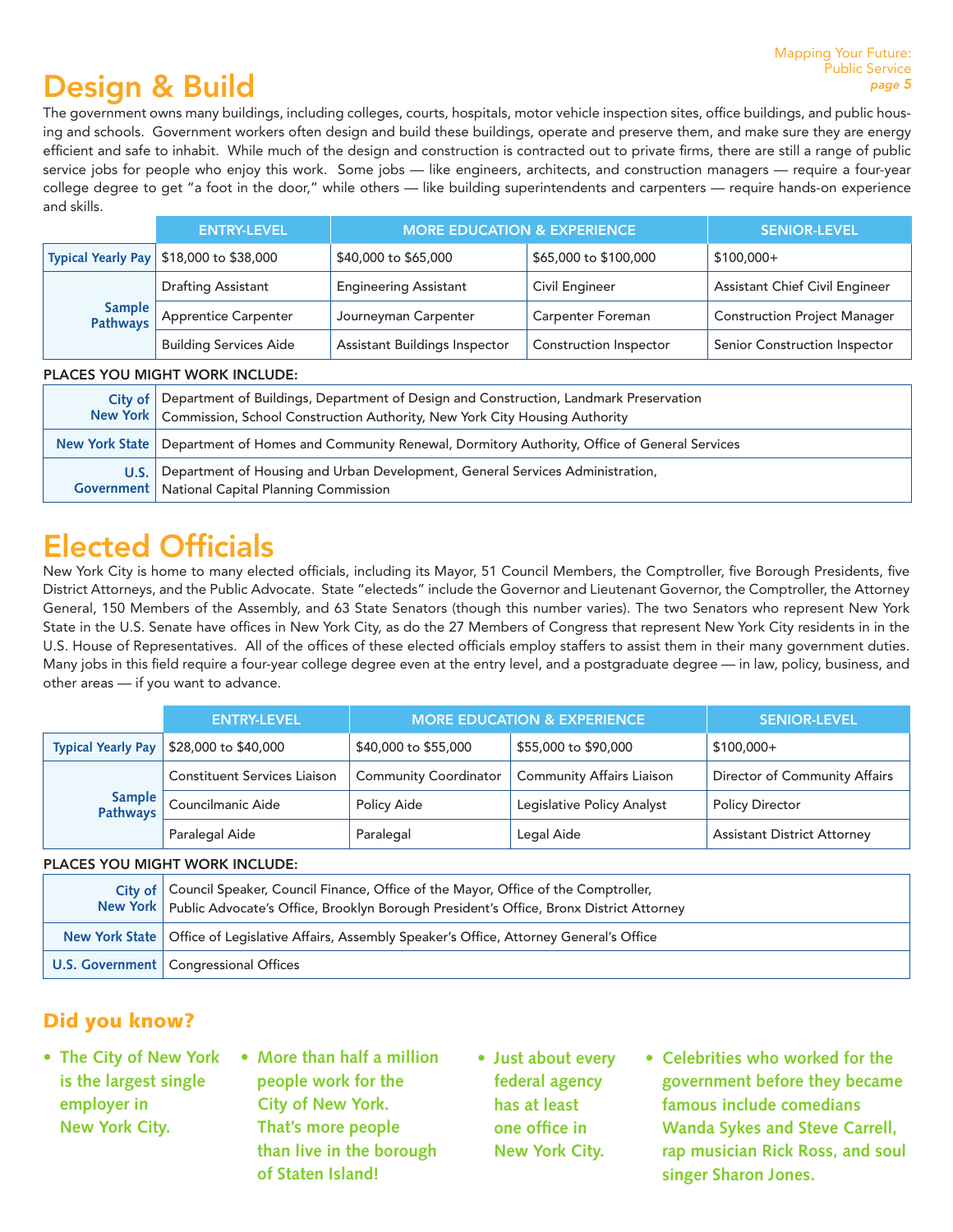#### Landing the Job: The Civil Service System

In the early days of the United States many unqualified people were hired for government jobs because of who they knew. An exam system was created to make sure that the government hired qualified people and that capable people had a fair chance of getting a job. The system of exams and hiring is called the *civil service system*.

This civil service process is designed to make hiring and promotions fair. For most jobs in City and State government, you must take an exam. The process looks something like this:

First you:

- Register for the exam
- Take the exam, submit your resume and other requirements depending on the job

Then the City or State:

- Scores the test and rates your qualifications
- Creates a list of people who passed the exam; the highest scoring person is at the top of the list
- Contacts candidates in the order of their score on the test starting from the highest score
- Interviews candidates until they find the one that is right for the job

Some City and State government jobs are not subject to the civil service system, so there is no exam, just an application, a resume, and usually a cover letter. These jobs are usually temporary or require very special skills. Very few federal government civil service jobs require an exam. Instead, when you apply for the job online, the agency rates your qualifications from your application, resume, and questionnaire, and gives you a score.

The rest is just like New York City or State. You are placed on a list, the agency contacts and interviews the highest scoring candidates until they find the right one. All federal jobs are posted at https://www.usajobs.gov/.

You can find City and State exam schedules at these websites: http://www1.nyc.gov/jobs/exams.page http://www.cs.ny.gov/jobseeker/public/stateexam.cfm

#### This brochure highlights career paths in six of the many fields within public service. For more information, see:

New York City Civil Service Jobs http://www.nyc.gov/html/dcas/html/work/work.shtml How to Get a State Job https://statejobsny.com/public/howitworks.cfm

Federal Office of Personnel Management http://www.opm.gov/

"Working for the Federal Government" report http://www.bls.gov/careeroutlook/2014/article/federal-work-part-1.htm

#### Job Boards

New York City: http://www1.nyc.gov/jobs New York State: https://www.statejobsny.com/ Federal Government: www.usajobs

#### Sources

All titles and pay ranges are from real-world examples either posted on one of the government job boards listed above, or on "SeeThroughNY" which shows 2014 pay rates for all titles within the New York City and New York State governments

Office of Postsecondary Readiness (OPSR) New York City Department of Education 52 Chambers Street New York, NY 10007